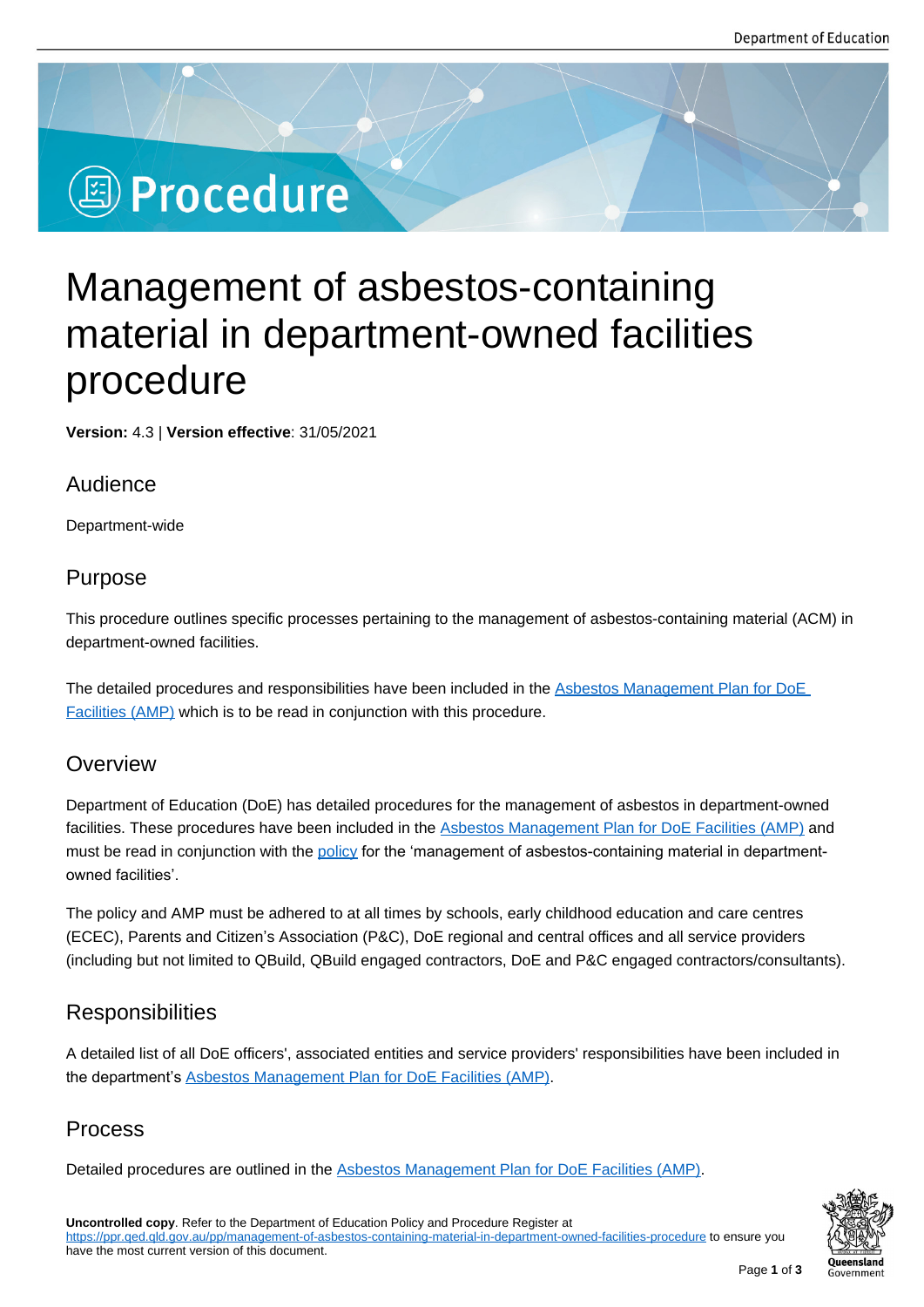## **Definitions**

| Term                                  | <b>Definition</b>                                                                                                                                                                                                                                                                                                                                                                              |
|---------------------------------------|------------------------------------------------------------------------------------------------------------------------------------------------------------------------------------------------------------------------------------------------------------------------------------------------------------------------------------------------------------------------------------------------|
| <b>Asbestos</b>                       | Asbestos is the common term used to describe a naturally-occurring fibrous mineral<br>that was used extensively prior to 1990 by Australian industry because of its<br>durability, fire resistance and excellent thermal insulating properties.                                                                                                                                                |
| Asbestos-containing<br>material (ACM) | The term "asbestos-containing material" (ACM) refers to any material, object, product<br>or debris that contains asbestos. ACM can take several physical forms.<br>Asbestos-containing material which includes ceiling and wall sheeting, guttering,<br>downpipes and vinyl flooring remain in department facilities and if in sound condition,<br>do not pose a health risk unless disturbed. |
| <b>DoE</b>                            | Department of Education                                                                                                                                                                                                                                                                                                                                                                        |
| <b>QBuild</b>                         | QBuild is a commercialised business of the Queensland Government that manage<br>services associated with the construction, maintenance and operation of Queensland<br>Government buildings and assets.                                                                                                                                                                                         |

## Legislation

- *Environmental Protection Act 1994* (Qld)
- **Environmental Protection Regulation 2019 (Qld)**
- *[Work Health and Safety Act 2011](https://www.legislation.qld.gov.au/view/html/inforce/current/act-1994-062)* ([Qld\)](https://www.legislation.qld.gov.au/view/html/inforce/current/act-1994-062)
- [Work Health and Safety Regulation 2011 \(Qld\)](https://www.legislation.qld.gov.au/view/html/inforce/current/sl-2019-0155)

#### Dele[gations/Authorisations](https://www.legislation.qld.gov.au/view/html/inforce/current/act-2011-018)

[Nil](https://www.legislation.qld.gov.au/view/html/inforce/current/sl-2011-0240)

Policies and procedures in this group

Nil

## Supporting information for this procedure

Nil

## Other resources

- How to safely remove asbestos Code of practice 2021
- How to manage and control asbestos in the workplace Code of practice 2021



**Uncontrolled copy**. Refer to the Department of Education Policy and Procedure Register at https://pp[r.qed.qld.gov.au/pp/management-of-asbestos-containing-material-in-department-owned-facilities-pr](https://www.worksafe.qld.gov.au/__data/assets/pdf_file/0021/72633/how-to-manage-control-asbestos-in-the-workplace-cop-2021.pdf)ocedure to ensure you